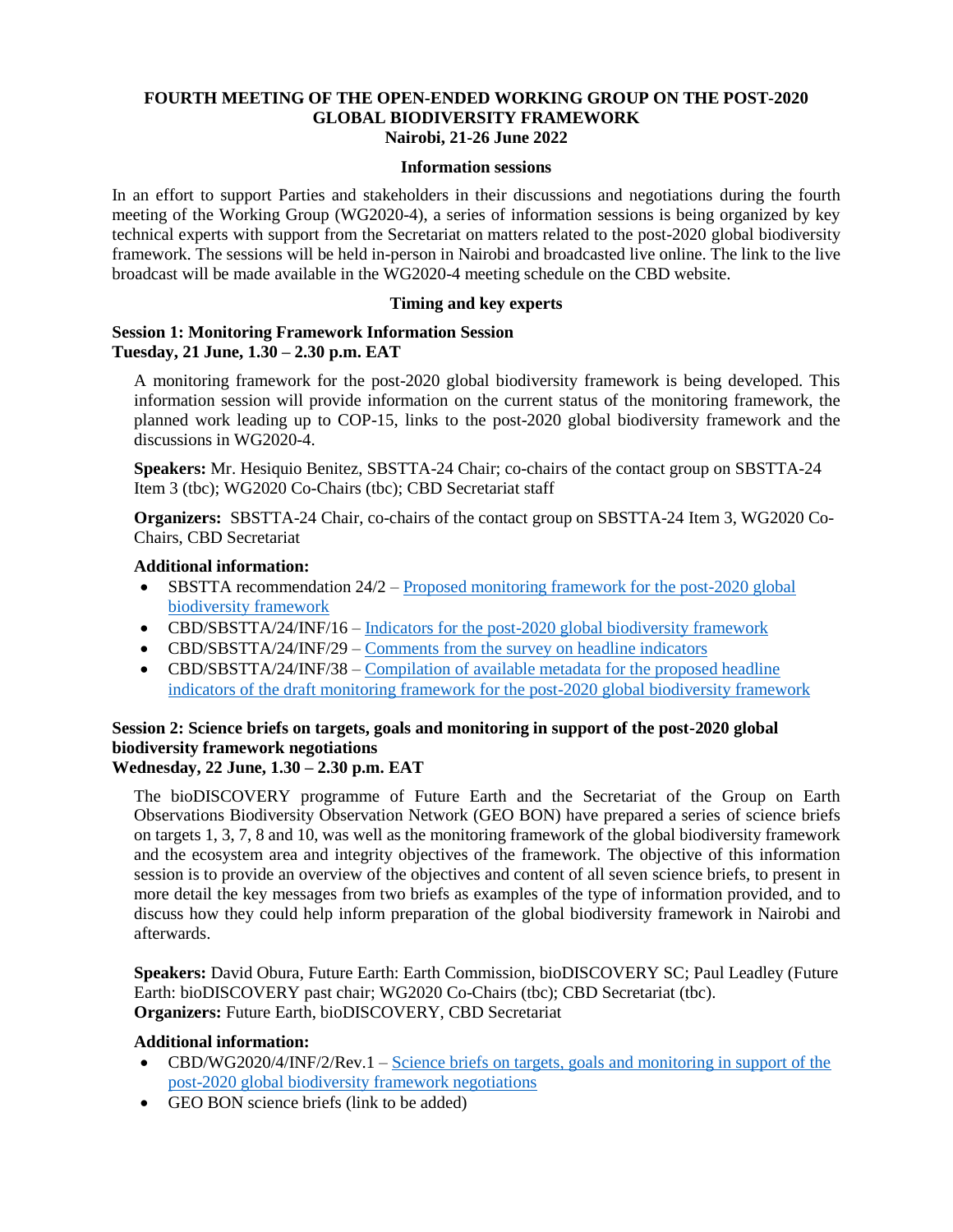# **Session 3: Outlook on GEF-8 Biodiversity Support Thursday, 23 June, 1.30 – 2.30 p.m. EAT**

GEF has recently concluded successful replenishment negotiations for the upcoming GEF-8 period (1 July 2022 to 30 June 30 2026). Twenty-nine countries jointly pledged \$5.3 billion towards programming support. The biodiversity focal area has an agreed allocation of \$1,890 million, representing 36 per cent of the total GEF-8 resource envelope. Biodiversity continues as the largest focal area of GEF, with a 46 per cent increase in the biodiversity support compared to the GEF-7 level.

This session provides an opportunity for Parties to learn about how GEF seeks to support efforts to conserve, sustainably use, and restore globally significant biodiversity in the GEF-8 period, through catalytic financing as well as planning and implementation support in a country-driven manner. A Q&A session with the GEF CEO and Chairperson will enable participants to directly exchange views and perspectives on a variety of topics, including how GEF stands ready to continue to engage in the CBD process and to support the implementation of the post-2020 Global Biodiversity Framework.

**Speakers:** Carlos Manuel Rodriguez, GEF CEO and Chairperson; Gustavo Fonseca, GEF Director of Programs

**Organizer:** GEF Secretariat

# **Additional information:**

- [GEF-8 Programming Directions](https://www.thegef.org/council-meeting-documents/gef-r-08-29-rev-01)
- [GEF-8 Strategic Positioning Framework](https://www.thegef.org/council-meeting-documents/gef-r-08-28)
- GEF report to CBD COP 15 (link to be provided once submitted)

# **Session 4: GEF-8 Biodiversity Strategy Friday, 24 June, 1.30 – 2.30 p.m. EAT**

The GEF has recently concluded successful replenishment negotiations for the upcoming GEF-8 period (July 1, 2022 to June 30, 2026). Twenty-nine countries jointly pledged \$5.3 billion towards programming support. The biodiversity focal area has an agreed allocation of \$1,890 million, representing 36 per cent of the total GEF-8 resource envelope. Biodiversity continues as the largest focal area of GEF, with a 46 per cent increase in the biodiversity support compared to the GEF-7 level.

This session provides an opportunity for Parties to learn specific details about the GEF-8 biodiversity strategy, what has changed since GEF-7, and how the strategy will support resource mobilization from all sources, building on the Early Action Support grants that are being provided to countries as part of GEF-7.

**Speaker(s):** Mark Zimsky, Biodiversity Coordinator and Senior Biodiversity Specialist **Organizer:** GEF Secretariat

### **Additional information:**

- [GEF-8 Programming Directions](https://www.thegef.org/council-meeting-documents/gef-r-08-29-rev-01)
- **[GEF-8 Strategic Positioning Framework](https://www.thegef.org/council-meeting-documents/gef-r-08-28)**
- GEF report to CBD COP 15 (link to be provided once submitted)